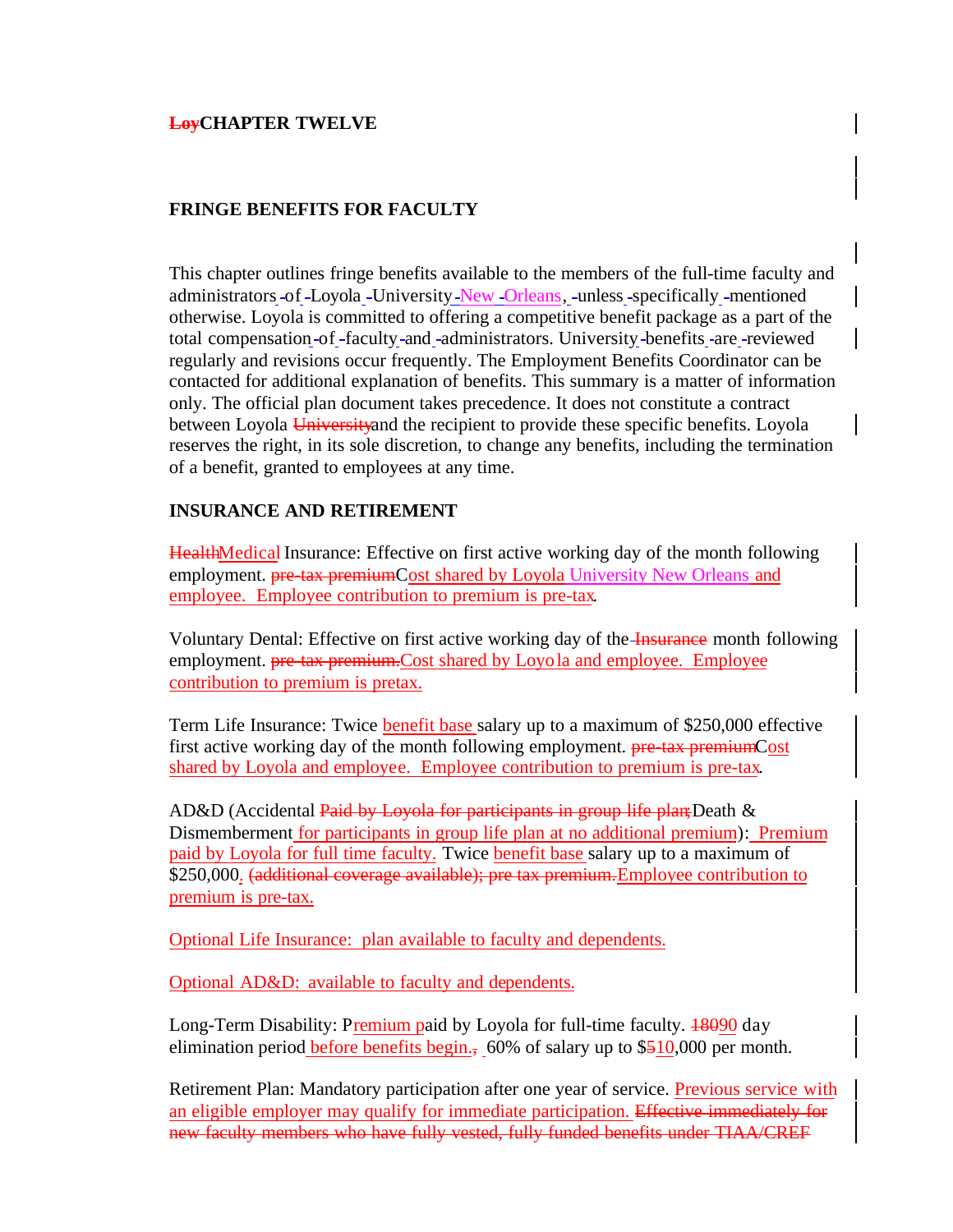with former employer. Employee contribution is -3.5% of annual base salary;. Loyola's contribution is- 8% of annual salary. Vesting is immediate upon participation in this Defined Ceontribution Plan-Immediate vesting.

## 12-1

Tax Deferred Annuity 403(b): Immediate eligibility. Voluntary supplemental retirement account for full-time or part-time employees of not-for-profit institutions. (Providers include TIAA/CREF, Fidelity, Valic and TwentiethAmerican--Century). Social Security: Matching contribution to this Federal program to provide disability, survivors, health and retirement benefits.

# **OTHER BENEFITS**

**Tuition Reduction Program**: Faculty tuition waiver beginning first semester after fulltime employment.; Ffaculty may enroll in: 9 Uundergraduate or 6 Graduatelevel courses 9 hours per semester; graduate or professional level courses - 6 hours per semester. Spouse and child(ren) - full tuition waiver beginning first semester after faculty member begins full-time employment. Full tuition waiver for degree-seeking dependents beginning first semester after faculty member begins full-time employment. No limit on credit hours for dependents. Cannot be used for courses for which credit is not earned, extension courses, study abroad, continuing education programs, or payment for books or fees. Refer to Human Resources web site for further Tuition Remission Program Information and forms (www.loyno.edu/humanresources/forms/index.html).

**FAXCHEX Program** for dDependent children provides opportunities for tuition waivers at other Jesuit colleges and universities. More information available through the Office of Admissions. Departmenteligible to participate in FACHEX program.

**Flexible Spending Accounts**: After 90 days you may **pre-fund** save for many nonunreimbursed medical and dependent care expenses on a before-tax basis.

**Child Care**: On-site facilities available; call extension 2273.

**Recreation Center**: Discounts for employee membership, payroll deduction available; call extension 3137.

**Campus Parking:** Payroll deduction available; call extension 3434.

**Savings Bonds**: Payroll deduction available; call extension 3145.

**Credit Union:** Payroll deduction for savings, loans, and Christmas clubs; call extension 2151.

**Direct Deposit**: Optional electronic transfer of paycheck directly into personal checking or savings account(s).